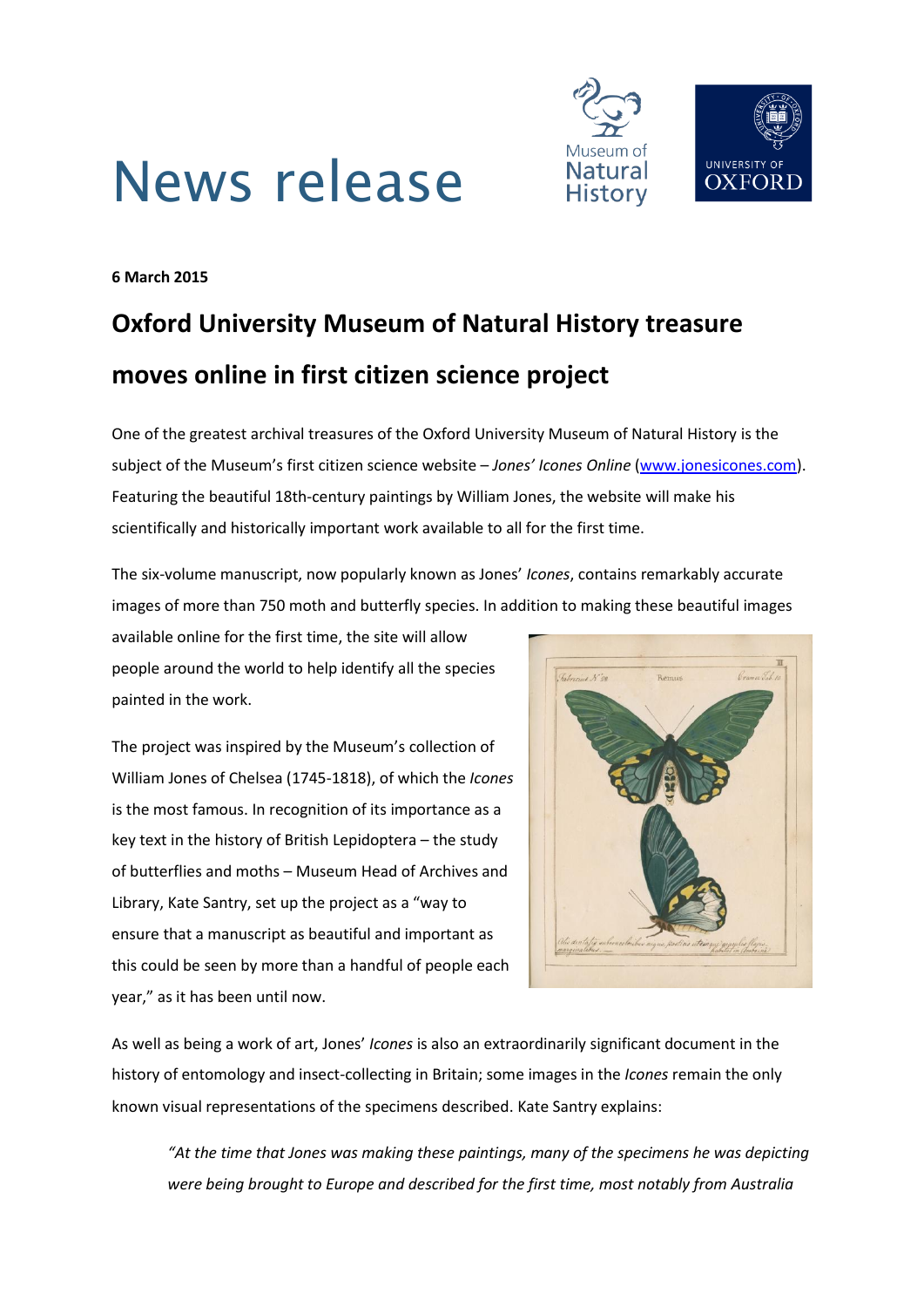*and the Oceanic region. Jones meticulously recorded these specimens through his paintings, and his work remains the only record of many of these important collections, a large number long-since destroyed, lost or divided amongst private collectors."*

To participate in the citizen science component of the project users may register on the website and indicate their level of expertise in butterfly and moth identification. This will allow the Museum to track the identifications, and take note of those made by experts, as well as recognise the expertise of keen amateurs. The website also hopes to generate interaction between experts and amateurs by encouraging discussion around the identifications.

The project was generously funded by the Heritage Lottery Fund's *Your Heritage* initiative. This funding supported the Museum in digitising this original and one-of-a-kind manuscript, cataloguing the archive and specimen collections, and in developing the website and online application. It also supported a number of public engagement events, including a lecture and exhibition, and a volunteer programme.

#### **For further information:**

Scott Billings Public engagement officer Oxford University Museum of Natural History Parks Road Oxford OX1 3PW [www.oum.ox.ac.uk](http://www.oum.ox.ac.uk/)

### **Notes to editors**

#### **About William Jones of Chelsea (1745-1818) and Jones'** *Icones*

William Jones was a highly regarded, but relatively unknown amateur British naturalist in the late Eighteenth Century. A London wine merchant by trade, he became most famous for his work on Lepidoptera (butterflies and moths) which are highlighted in his collections at the Oxford University Museum of Natural History and include a small archive of papers, a large sample of butterfly and moth specimens, and a magnificent, six-volume manuscript featuring stunningly detailed paintings of butterflies and moths –Jones' *Icones*.

The manuscript has influenced the taxonomy of Lepidoptera. In 1787, Johann Christian Fabricius (1745-1808), a Danish student of Carl Linnaeus (1707-1778) and the man credited with establishing the modern basis for insect classification, studied the Jones' *Icones* while in England and subsequently named over 200 species of butterflies and moths based on its paintings. Many of these names were published in *Entomologia Systematica* (1793) and the *Icones* remains the only known visual representation of many of the specimens described.